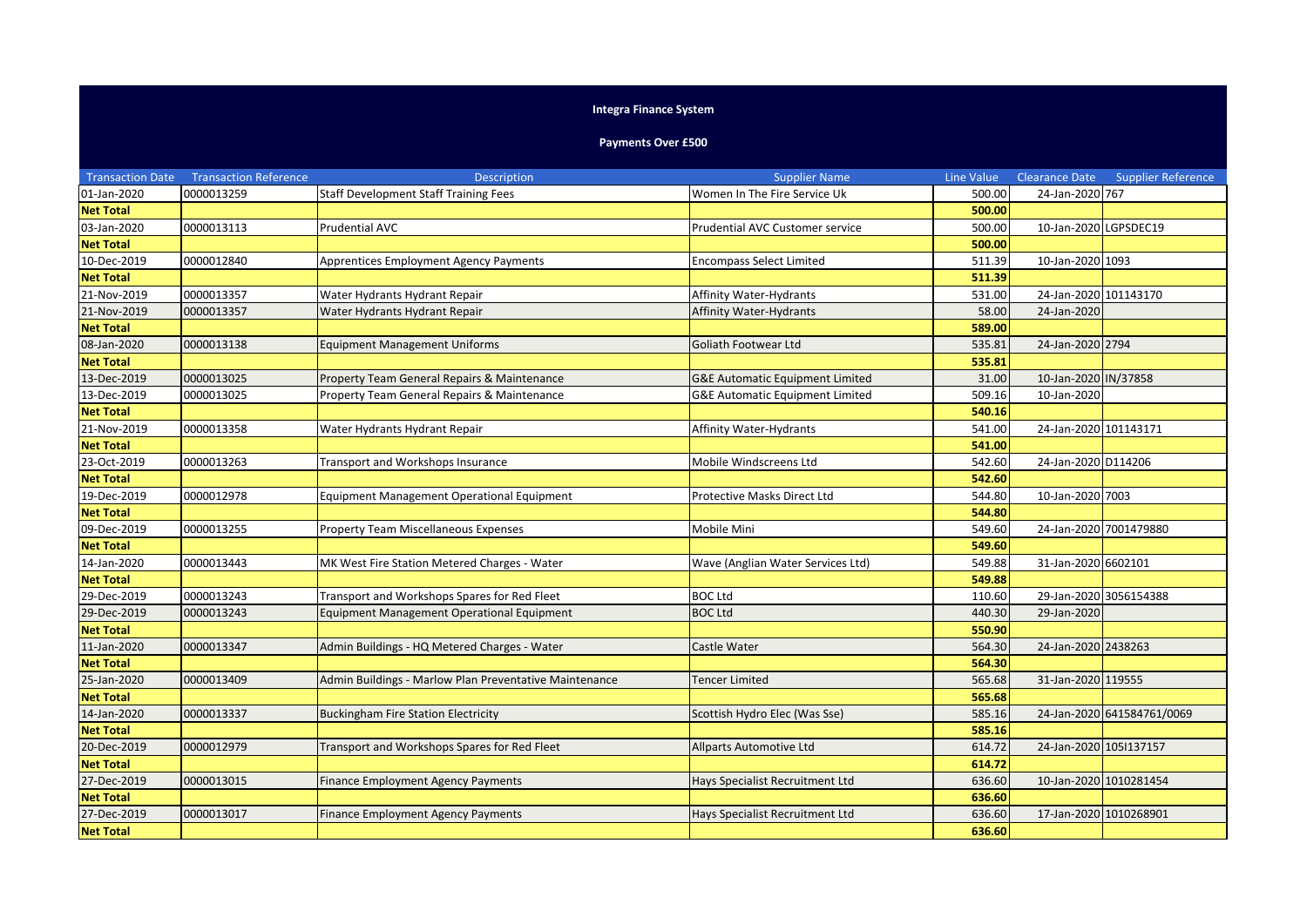| 20-Jan-2020      | 0000013320 | <b>Finance Employment Agency Payments</b>                | Hays Specialist Recruitment Ltd          | 636.60 | 31-Jan-2020 1010323102 |                             |
|------------------|------------|----------------------------------------------------------|------------------------------------------|--------|------------------------|-----------------------------|
| <b>Net Total</b> |            |                                                          |                                          | 636.60 |                        |                             |
| 09-Jan-2020      | 0000013144 | Property Team General Repairs & Maintenance              | <b>Instant Doors</b>                     | 637.00 | 24-Jan-2020 MK4727     |                             |
| <b>Net Total</b> |            |                                                          |                                          | 637.00 |                        |                             |
| 01-Jan-2020      | 0000013032 | Property Team General Repairs & Maintenance              | <b>Electrical Services Hbb</b>           | 645.00 | 17-Jan-2020 1759       |                             |
| <b>Net Total</b> |            |                                                          |                                          | 645.00 |                        |                             |
| 03-Jan-2020      | 0000013076 | <b>ICT Computer Maintenance</b>                          | <b>Bowtower Ltd</b>                      | 650.00 |                        | 17-Jan-2020 LC7301B:SI00129 |
| <b>Net Total</b> |            |                                                          |                                          | 650.00 |                        |                             |
| 24-Dec-2019      | 0000013016 | <b>Finance Employment Agency Payments</b>                | Hays Specialist Recruitment Ltd          | 391.43 | 17-Jan-2020 1010280743 |                             |
| 24-Dec-2019      | 0000013016 | <b>Finance Employment Agency Payments</b>                | Hays Specialist Recruitment Ltd          | 260.95 | 17-Jan-2020            |                             |
| <b>Net Total</b> |            |                                                          |                                          | 652.38 |                        |                             |
| 14-Jan-2020      | 0000013336 | Chesham Fire Station Electricity                         | Scottish Hydro Elec (Was Sse)            | 654.26 |                        | 24-Jan-2020 68154420/0079   |
| <b>Net Total</b> |            |                                                          |                                          | 654.26 |                        |                             |
| 14-Jan-2020      | 0000013334 | <b>Beaconsfield Fire Station Electricity</b>             | Scottish Hydro Elec (Was Sse)            | 669.65 |                        | 24-Jan-2020 781583948/0069  |
| <b>Net Total</b> |            |                                                          |                                          | 669.65 |                        |                             |
| 13-Sep-2019      | 0000013104 | <b>Property Team Gas</b>                                 | Gazprom Energy                           | 687.50 |                        | 10-Jan-2020 INV00699385     |
| <b>Net Total</b> |            |                                                          |                                          | 687.50 |                        |                             |
| 20-Dec-2019      | 0000012980 | <b>Equipment Management Operational Equipment</b>        | Packexe Limited                          | 699.80 | 10-Jan-2020 0000180832 |                             |
| <b>Net Total</b> |            |                                                          |                                          | 699.80 |                        |                             |
| 07-Jan-2020      | 0000013176 | <b>Property Team Furniture</b>                           | Networld Furniture Ltd                   | 585.00 | 17-Jan-2020 19055      |                             |
| 07-Jan-2020      | 0000013176 | <b>Property Team Furniture</b>                           | Networld Furniture Ltd                   | 75.00  | 17-Jan-2020            |                             |
| 07-Jan-2020      | 0000013176 | Property Team Furniture                                  | Networld Furniture Ltd                   | 50.00  | 17-Jan-2020            |                             |
| <b>Net Total</b> |            |                                                          |                                          | 710.00 |                        |                             |
| 26-Jul-2019      | 0000012976 | Human Resources Recruitment Expenses                     | Korn Ferry                               | 460.00 |                        | 10-Jan-2020 1195041870.     |
| 26-Jul-2019      | 0000012976 | Human Resources Recruitment Expenses                     | Korn Ferry                               | 280.00 | 10-Jan-2020            |                             |
| <b>Net Total</b> |            |                                                          |                                          | 740.00 |                        |                             |
| 24-Oct-2019      | 0000013223 | <b>Employee Relations Occupational Health Nurse Sess</b> | One Time Vendors                         | 755.00 | 17-Jan-2020 2019-029   |                             |
| <b>Net Total</b> |            |                                                          |                                          | 755.00 |                        |                             |
| 03-Dec-2019      | 0000012719 | Transport and Workshops Spares for Red Fleet             | <b>Emergency One</b>                     | 381.96 | 10-Jan-2020 24936      |                             |
| 03-Dec-2019      | 0000012719 | Transport and Workshops Spares for Red Fleet             | <b>Emergency One</b>                     | 381.96 | 10-Jan-2020 24936      |                             |
| <b>Net Total</b> |            |                                                          |                                          | 763.92 |                        |                             |
| 21-May-2019      | 0000013329 | Urban Search and Rescue Protective Clothing              | Haix Schuhe Produktions & Vert           | 17.31  | 23-Jan-2020 119059895  |                             |
| 21-May-2019      | 0000013329 | Urban Search and Rescue Protective Clothing              | Haix Schuhe Produktions & Vert           | 452.63 | 23-Jan-2020            |                             |
| 21-May-2019      | 0000013329 | Urban Search and Rescue Protective Clothing              | Haix Schuhe Produktions & Vert           | 301.75 | 23-Jan-2020            |                             |
| <b>Net Total</b> |            |                                                          |                                          | 771.69 |                        |                             |
| 09-Jan-2020      | 0000013129 | <b>ICT Computer Hardware</b>                             | <b>XMA Ltd</b>                           | 796.80 | 24-Jan-2020 KV60023    |                             |
| <b>Net Total</b> |            |                                                          |                                          | 796.80 |                        |                             |
| 14-Jan-2020      | 0000013339 | <b>Broughton Fire Station Electricity</b>                | Scottish Hydro Elec (Was Sse)            | 834.08 |                        | 24-Jan-2020 251584217/0069  |
| <b>Net Total</b> |            |                                                          |                                          | 834.08 |                        |                             |
| 30-Dec-2019      | 0000013020 | <b>Staff Development Staff Training Fees</b>             | <b>Global Knowledge Network Training</b> | 836.50 | 24-Jan-2020 323730     |                             |
| <b>Net Total</b> |            |                                                          |                                          | 836.50 |                        |                             |
| 17-Oct-2019      | 0000012060 | Property Team General Repairs & Maintenance              | <b>Matrix Fire and Security</b>          | 850.00 | 10-Jan-2020 4543       |                             |
| <b>Net Total</b> |            |                                                          |                                          | 850.00 |                        |                             |
| 14-Jan-2020      | 0000013338 | <b>Newport Pagnell Fire Station Electricity</b>          | Scottish Hydro Elec (Was Sse)            | 859.25 |                        | 24-Jan-2020 591504184/0035  |
| <b>Net Total</b> |            |                                                          |                                          | 859.25 |                        |                             |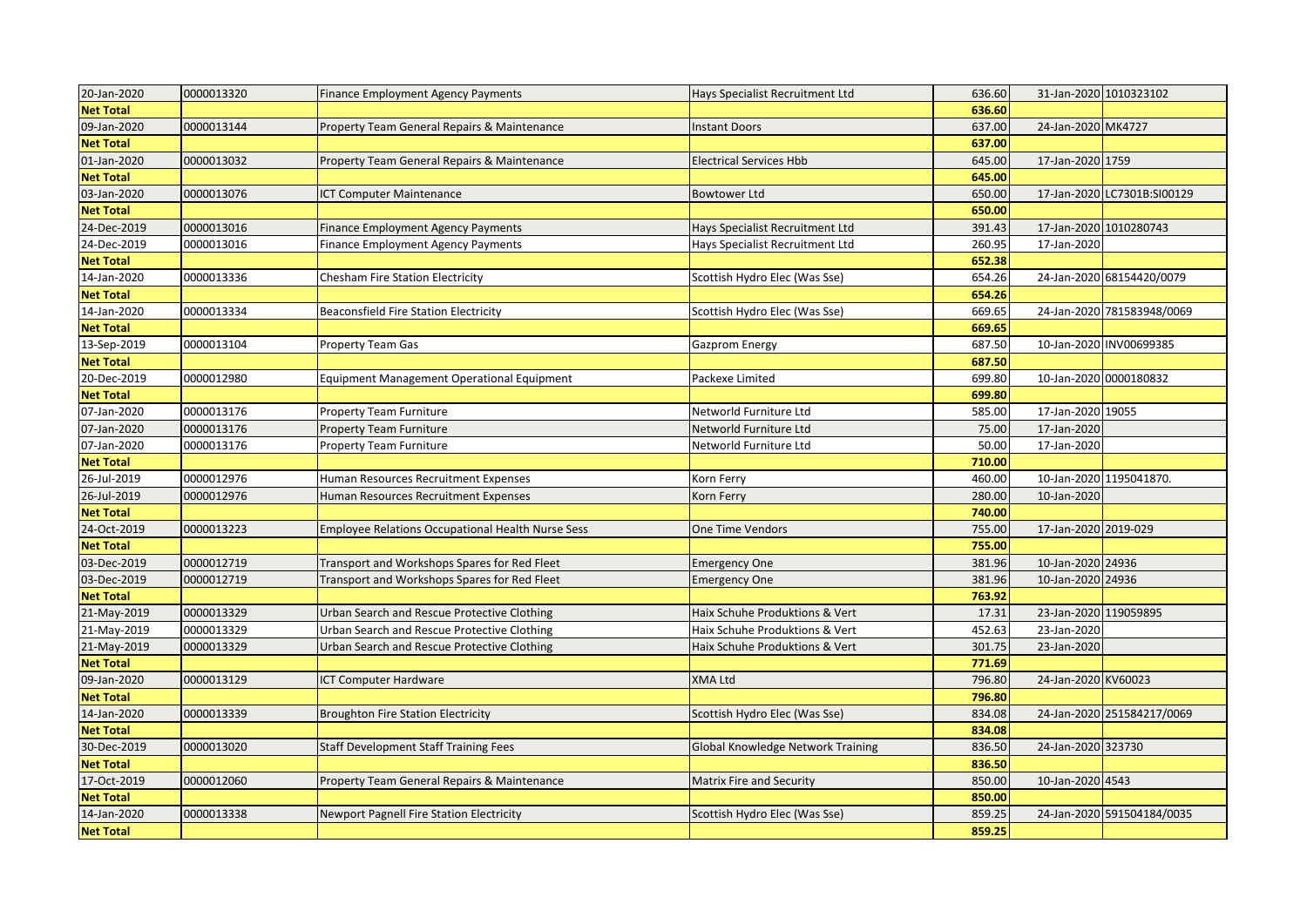| 06-Jan-2020      | 0000013256 | Water Hydrants Hydrant Repair                              | Anglian Water (Hydrant) Services Ltd  | 884.00   | 24-Jan-2020 90529913 |                            |
|------------------|------------|------------------------------------------------------------|---------------------------------------|----------|----------------------|----------------------------|
| <b>Net Total</b> |            |                                                            |                                       | 884.00   |                      |                            |
| 14-Jan-2020      | 0000013335 | <b>Gerrards Cross Fire Station Electricity</b>             | Scottish Hydro Elec (Was Sse)         | 888.12   |                      | 24-Jan-2020 771582627/0085 |
| <b>Net Total</b> |            |                                                            |                                       | 888.12   |                      |                            |
| 16-Jan-2020      | 0000013328 | Urban Search and Rescue Egpt Tools & Materials - Hose      | David Cover & Son Ltd                 | 401.52   |                      | 31-Jan-2020 14-4271868     |
| 16-Jan-2020      | 0000013328 | Urban Search and Rescue Eqpt Tools & Materials - Hose      | David Cover & Son Ltd                 | 239.88   | 31-Jan-2020          |                            |
| 16-Jan-2020      | 0000013328 | Urban Search and Rescue Eqpt Tools & Materials - Hose      | David Cover & Son Ltd                 | 250.32   | 31-Jan-2020          |                            |
| <b>Net Total</b> |            |                                                            |                                       | 891.72   |                      |                            |
| 14-Dec-2019      | 0000013442 | Broughton Fire Station Metered Charges - Water             | Wave (Anglian Water Services Ltd)     | 912.11   | 31-Jan-2020 6478884  |                            |
| <b>Net Total</b> |            |                                                            |                                       | 912.11   |                      |                            |
| 01-Jan-2020      | 0000013039 | Property Team General Repairs & Maintenance                | <b>Electrical Services Hbb</b>        | 967.00   | 17-Jan-2020 1762     |                            |
| <b>Net Total</b> |            |                                                            |                                       | 967.00   |                      |                            |
| 09-Jan-2020      | 0000013224 | Urban Search and Rescue Miscellaneous Expenses             | One Time Vendors                      | 1,000.00 | 24-Jan-2020 12258    |                            |
| <b>Net Total</b> |            |                                                            |                                       | 1,000.00 |                      |                            |
| 21-Jan-2020      | 0000013382 | <b>Property Team Gas</b>                                   | Flogas Uk Limited                     | 1,003.67 | 31-Jan-2020 5748981  |                            |
| <b>Net Total</b> |            |                                                            |                                       | 1,003.67 |                      |                            |
| 14-Jan-2020      | 0000013340 | High Wycombe Fire Station Electricity                      | Scottish Hydro Elec (Was Sse)         | 1,010.52 |                      | 24-Jan-2020 171584764/0069 |
| <b>Net Total</b> |            |                                                            |                                       | 1,010.52 |                      |                            |
| 14-Jan-2020      | 0000013342 | MK West Fire Station Electricity                           | Scottish Hydro Elec (Was Sse)         | 1,041.20 |                      | 24-Jan-2020 1587548/0071   |
| <b>Net Total</b> |            |                                                            |                                       | 1,041.20 |                      |                            |
| 23-Dec-2019      | 0000013013 | Olney Fire Station Plan Preventative Maintenance           | Intergrated Water Services Ltd        | 24.47    |                      | 10-Jan-2020 CD200161713    |
| 23-Dec-2019      | 0000013013 | Stokenchurch Fire Station Plan Preventative Maintenance    | Intergrated Water Services Ltd        | 21.34    | 10-Jan-2020          |                            |
| 23-Dec-2019      | 0000013013 | Waddesdon Fire Station Plan Preventative Maintenance       | <b>Intergrated Water Services Ltd</b> | 22.90    | 10-Jan-2020          |                            |
| 23-Dec-2019      | 0000013013 | Admin Buildings - HQ Plan Preventative Maintenance         | Intergrated Water Services Ltd        | 111.47   | 10-Jan-2020          |                            |
| 23-Dec-2019      | 0000013013 | Amersham Fire Station Plan Preventative Maintenance        | Intergrated Water Services Ltd        | 28.15    | 10-Jan-2020          |                            |
| 23-Dec-2019      | 0000013013 | Gerrards Cross Fire Station Plan Preventative Maintenance  | <b>Intergrated Water Services Ltd</b> | 96.22    | 10-Jan-2020          |                            |
| 23-Dec-2019      | 0000013013 | Broughton Fire Station Plan Preventative Maintenance       | Intergrated Water Services Ltd        | 98.28    | 10-Jan-2020          |                            |
| 23-Dec-2019      | 0000013013 | Winslow Fire Station Plan Preventative Maintenance         | Intergrated Water Services Ltd        | 32.01    | 10-Jan-2020          |                            |
| 23-Dec-2019      | 0000013013 | High Wycombe Fire Station Plan Preventative Maintenance    | <b>Intergrated Water Services Ltd</b> | 53.16    | 10-Jan-2020          |                            |
| 23-Dec-2019      | 0000013013 | Admin Buildings - Unit 7 Plan Preventative Maintenance     | Intergrated Water Services Ltd        | 23.40    | 10-Jan-2020          |                            |
| 23-Dec-2019      | 0000013013 | Chesham Fire Station Plan Preventative Maintenance         | Intergrated Water Services Ltd        | 33.58    | 10-Jan-2020          |                            |
| 23-Dec-2019      | 0000013013 | MK West Fire Station Plan Preventative Maintenance         | <b>Intergrated Water Services Ltd</b> | 38.28    | 10-Jan-2020          |                            |
| 23-Dec-2019      | 0000013013 | Great Missenden Fire Station Plan Preventative Maintenance | Intergrated Water Services Ltd        | 22.90    | 10-Jan-2020          |                            |
| 23-Dec-2019      | 0000013013 | Marlow Fire Station Plan Preventative Maintenance          | Intergrated Water Services Ltd        | 43.65    | 10-Jan-2020          |                            |
| 23-Dec-2019      | 0000013013 | Brill Fire Station Plan Preventative Maintenance           | <b>Intergrated Water Services Ltd</b> | 32.01    | 10-Jan-2020          |                            |
| 23-Dec-2019      | 0000013013 | MK West Fire Station Plan Preventative Maintenance         | Intergrated Water Services Ltd        | 105.62   | 10-Jan-2020          |                            |
| 23-Dec-2019      | 0000013013 | Beaconsfield Fire Station Plan Preventative Maintenance    | Intergrated Water Services Ltd        | 35.15    | 10-Jan-2020          |                            |
| 23-Dec-2019      | 0000013013 | Newport Pagnell Fire Station Plan Preventative Maintenance | Intergrated Water Services Ltd        | 33.58    | 10-Jan-2020          |                            |
| 23-Dec-2019      | 0000013013 | Buckingham Fire Station Plan Preventative Maintenance      | Intergrated Water Services Ltd        | 93.58    | 10-Jan-2020          |                            |
| 23-Dec-2019      | 0000013013 | Princes Risborough Station Plan Preventative Maintenance   | Intergrated Water Services Ltd        | 32.01    | 10-Jan-2020          |                            |
| 23-Dec-2019      | 0000013013 | Transport and Workshops Plan Preventative Maintenance      | <b>Intergrated Water Services Ltd</b> | 21.83    | 10-Jan-2020          |                            |
| 23-Dec-2019      | 0000013013 | Haddenham Fire Station Plan Preventative Maintenance       | Intergrated Water Services Ltd        | 48.46    | 10-Jan-2020          |                            |
| <b>Net Total</b> |            |                                                            |                                       | 1,052.05 |                      |                            |
| 07-Jan-2020      | 0000013163 | Urban Search and Rescue Other Training                     | Merseyside Fire                       | 1,070.00 | 24-Jan-2020 10022476 |                            |
| <b>Net Total</b> |            |                                                            |                                       | 1,070.00 |                      |                            |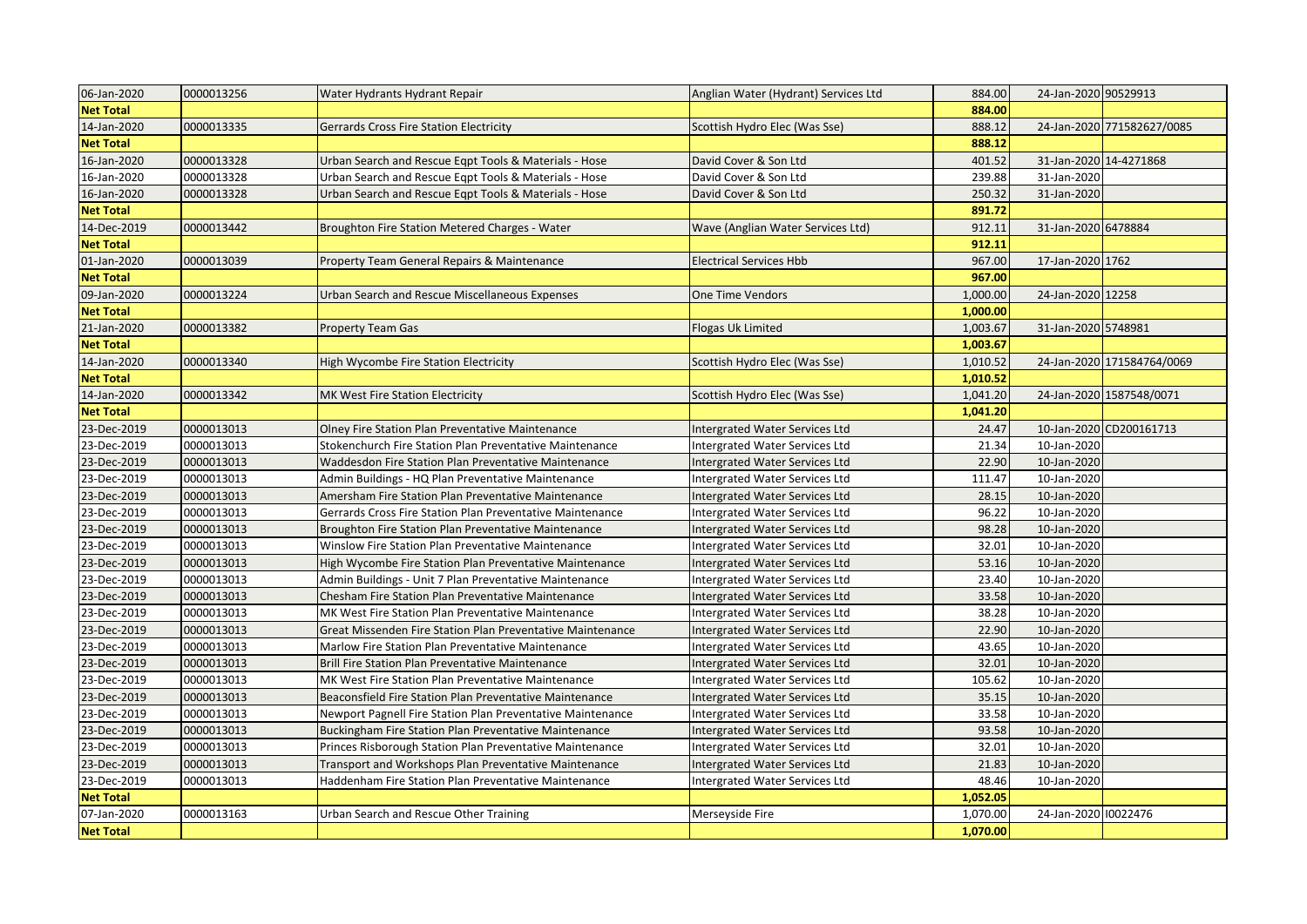| 17-Dec-2019      | 0000012975 | Research and Development Operational Equipment | Weber Rescue Uk Ltd                  | 1,071.50 | 10-Jan-2020 20-R1606  |                           |
|------------------|------------|------------------------------------------------|--------------------------------------|----------|-----------------------|---------------------------|
| <b>Net Total</b> |            |                                                |                                      | 1,071.50 |                       |                           |
| 19-Dec-2019      | 0000012986 | <b>Protection Staff Training Fees</b>          | The Fire Service College Limited     | 1,080.00 | 17-Jan-2020 818410    |                           |
| <b>Net Total</b> |            |                                                |                                      | 1,080.00 |                       |                           |
| 10-Oct-2019      | 0000013102 | Property Team Gas                              | Gazprom Energy                       | 1,111.51 |                       | 10-Jan-2020 INV00733564   |
| <b>Net Total</b> |            |                                                |                                      | 1,111.51 |                       |                           |
| 09-Dec-2019      | 0000013246 | Blue Light Hub project costs Gas               | Gazprom Energy                       | 1,111.51 |                       | 24-Jan-2020 INV00845409   |
| <b>Net Total</b> |            |                                                |                                      | 1,111.51 |                       |                           |
| 02-Dec-2019      | 0000013085 | Water Hydrants Hydrant Materials               | Cosa Mia Ltd                         | 1,126.60 | 10-Jan-2020 13290     |                           |
| <b>Net Total</b> |            |                                                |                                      | 1,126.60 |                       |                           |
| 25-Jan-2020      | 0000013418 | Property Team General Repairs & Maintenance    | Tencer Limited                       | 1,135.00 | 31-Jan-2020 119553    |                           |
| <b>Net Total</b> |            |                                                |                                      | 1,135.00 |                       |                           |
| 14-Jan-2020      | 0000013341 | MK West Fire Station Electricity               | Scottish Hydro Elec (Was Sse)        | 1,141.98 |                       | 24-Jan-2020 71584414/0069 |
| <b>Net Total</b> |            |                                                |                                      | 1,141.98 |                       |                           |
| 12-Nov-2019      | 0000013101 | <b>Property Team Gas</b>                       | Gazprom Energy                       | 1,148.56 |                       | 10-Jan-2020 INV00785838   |
| <b>Net Total</b> |            |                                                |                                      | 1,148.56 |                       |                           |
| 16-Jan-2020      | 0000013291 | ICT Computer Hardware                          | XMA Ltd                              | 1,192.50 | 31-Jan-2020 KV64676   |                           |
| <b>Net Total</b> |            |                                                |                                      | 1,192.50 |                       |                           |
| 08-Jan-2020      | 0000013237 | <b>Marlow Fire Station Electricity</b>         | <b>Scottish Power</b>                | 1,197.93 | 24-Jan-2020 106664374 |                           |
| <b>Net Total</b> |            |                                                |                                      | 1,197.93 |                       |                           |
| 01-Jan-2020      | 0000013033 | Property Team General Repairs & Maintenance    | <b>Electrical Services Hbb</b>       | 1,225.00 | 17-Jan-2020 1763      |                           |
| <b>Net Total</b> |            |                                                |                                      | 1,225.00 |                       |                           |
| 01-Jan-2020      | 0000013035 | Property Team General Repairs & Maintenance    | <b>Electrical Services Hbb</b>       | 35.00    | 17-Jan-2020 1767      |                           |
| 01-Jan-2020      | 0000013035 | Property Team General Repairs & Maintenance    | <b>Electrical Services Hbb</b>       | 138.00   | 17-Jan-2020           |                           |
| 01-Jan-2020      | 0000013035 | Property Team General Repairs & Maintenance    | <b>Electrical Services Hbb</b>       | 240.00   | 17-Jan-2020           |                           |
| 01-Jan-2020      | 0000013035 | Property Team General Repairs & Maintenance    | <b>Electrical Services Hbb</b>       | 30.00    | 17-Jan-2020           |                           |
| 01-Jan-2020      | 0000013035 | Property Team General Repairs & Maintenance    | <b>Electrical Services Hbb</b>       | 166.00   | 17-Jan-2020           |                           |
| 01-Jan-2020      | 0000013035 | Property Team General Repairs & Maintenance    | <b>Electrical Services Hbb</b>       | 60.00    | 17-Jan-2020           |                           |
| 01-Jan-2020      | 0000013035 | Property Team General Repairs & Maintenance    | <b>Electrical Services Hbb</b>       | 135.00   | 17-Jan-2020           |                           |
| 01-Jan-2020      | 0000013035 | Property Team General Repairs & Maintenance    | <b>Electrical Services Hbb</b>       | 9.00     | 17-Jan-2020           |                           |
| 01-Jan-2020      | 0000013035 | Property Team General Repairs & Maintenance    | <b>Electrical Services Hbb</b>       | 6.00     | 17-Jan-2020           |                           |
| 01-Jan-2020      | 0000013035 | Property Team General Repairs & Maintenance    | <b>Electrical Services Hbb</b>       | 145.00   | 17-Jan-2020           |                           |
| 01-Jan-2020      | 0000013035 | Property Team General Repairs & Maintenance    | <b>Electrical Services Hbb</b>       | 61.00    | 17-Jan-2020           |                           |
| 01-Jan-2020      | 0000013035 | Property Team General Repairs & Maintenance    | <b>Electrical Services Hbb</b>       | 43.00    | 17-Jan-2020           |                           |
| 01-Jan-2020      | 0000013035 | Property Team General Repairs & Maintenance    | <b>Electrical Services Hbb</b>       | 11.00    | 17-Jan-2020           |                           |
| 01-Jan-2020      | 0000013035 | Property Team General Repairs & Maintenance    | <b>Electrical Services Hbb</b>       | 137.00   | 17-Jan-2020           |                           |
| <b>Net Total</b> |            |                                                |                                      | 1,216.00 |                       |                           |
| 31-Dec-2019      | 0000013141 | <b>Property Team Consultancy Fees</b>          | Asbri Planning Ltd                   | 1,285.00 | 17-Jan-2020 133329    |                           |
| 31-Dec-2019      | 0000013141 | <b>Property Team Consultancy Fees</b>          | Asbri Planning Ltd                   | 924.00   | 17-Jan-2020           |                           |
| <b>Net Total</b> |            |                                                |                                      | 2,209.00 |                       |                           |
| 01-Dec-2019      | 0000013361 | <b>ICT Telephones</b>                          | Daisy Corporate Services Trading LTD | 1,314.30 | 24-Jan-2020 9625564   |                           |
| <b>Net Total</b> |            |                                                |                                      | 1,314.30 |                       |                           |
| 08-Jan-2020      | 0000013356 | CAP Expenditure - Property                     | <b>Michael Riley Associates</b>      | 1,336.74 | 24-Jan-2020 2583      |                           |
| <b>Net Total</b> |            |                                                |                                      | 1,336.74 |                       |                           |
| 22-Jan-2020      | 0000013372 | CAP Expenditure - Property                     | <b>Michael Riley Associates</b>      | 1,336.74 | 31-Jan-2020 2587      |                           |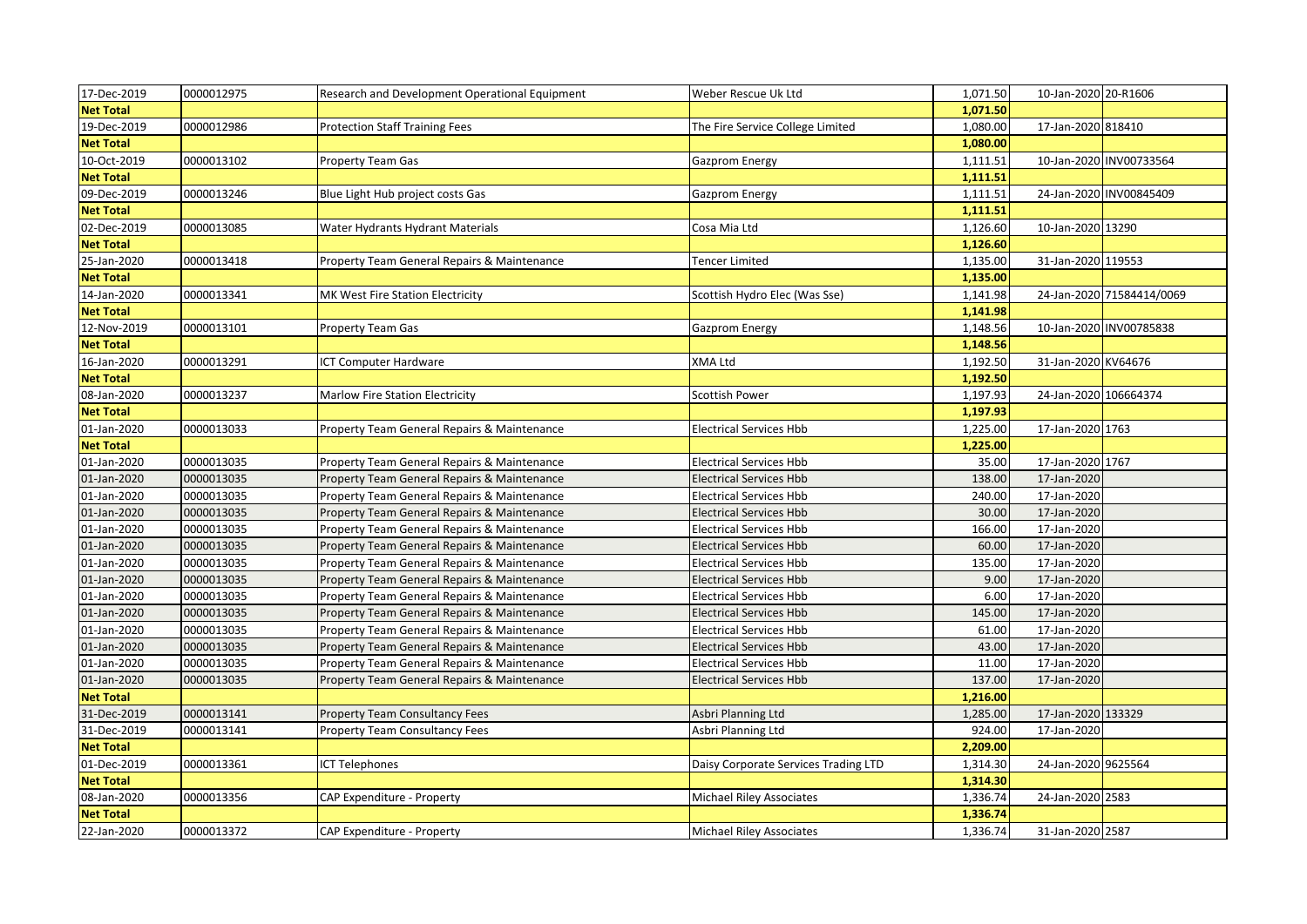| <b>Net Total</b> |            |                                                      |                                          | 1,336.74 |                       |                                 |
|------------------|------------|------------------------------------------------------|------------------------------------------|----------|-----------------------|---------------------------------|
| 17-Dec-2019      | 0000013160 | <b>Operational Training Water Awareness Training</b> | Outreach Rescue                          | 1,360.00 | 17-Jan-2020 5021      |                                 |
| <b>Net Total</b> |            |                                                      |                                          | 1,360.00 |                       |                                 |
| 17-Dec-2019      | 0000012974 | Research and Development Operational Equipment       | Weber Rescue Uk Ltd                      | 1,400.00 | 10-Jan-2020 20-R1607  |                                 |
| <b>Net Total</b> |            |                                                      |                                          | 1,400.00 |                       |                                 |
| 09-Dec-2019      | 0000013247 | Blue Light Hub project costs Gas                     | Gazprom Energy                           | 1,436.32 |                       | 24-Jan-2020 INV00845362         |
| <b>Net Total</b> |            |                                                      |                                          | 1,436.32 |                       |                                 |
| 26-Nov-2019      | 0000012702 | Transport and Workshops Diesel Oil - Gas Oil         | Certas Energy UK Limited                 | 1,462.76 | 10-Jan-2020 3276416   |                                 |
| <b>Net Total</b> |            |                                                      |                                          | 1,462.76 |                       |                                 |
| 01-Jan-2020      | 0000013362 | <b>ICT Telephones</b>                                | Daisy Corporate Services Trading LTD     | 1,463.14 | 24-Jan-2020 9685931   |                                 |
| <b>Net Total</b> |            |                                                      |                                          | 1,463.14 |                       |                                 |
| 24-Dec-2019      | 0000013066 | CAP Expenditure - Property                           | Glanville Consultants Ltd                | 1,500.00 | 10-Jan-2020 101153    |                                 |
| <b>Net Total</b> |            |                                                      |                                          | 1,500.00 |                       |                                 |
| 27-Dec-2019      | 0000013089 | CAP Expenditure - Property                           | Glanville Consultants Ltd                | 1,500.00 | 17-Jan-2020 101180    |                                 |
| <b>Net Total</b> |            |                                                      |                                          | 1,500.00 |                       |                                 |
| 19-Dec-2019      | 0000012977 | <b>Equipment Management Uniforms</b>                 | Hunter Apparel Solutions Limited         | 277.80   | 10-Jan-2020 071836    |                                 |
| 19-Dec-2019      | 0000012977 | <b>Equipment Management Uniforms</b>                 | Hunter Apparel Solutions Limited         | 545.20   | 10-Jan-2020           |                                 |
| 19-Dec-2019      | 0000012977 | <b>Equipment Management Uniforms</b>                 | Hunter Apparel Solutions Limited         | 83.34    | 10-Jan-2020           |                                 |
| 19-Dec-2019      | 0000012977 | <b>Equipment Management Uniforms</b>                 | Hunter Apparel Solutions Limited         | 138.90   | 10-Jan-2020           |                                 |
| 19-Dec-2019      | 0000012977 | <b>Equipment Management Uniforms</b>                 | Hunter Apparel Solutions Limited         | 408.90   | 10-Jan-2020           |                                 |
| 19-Dec-2019      | 0000012977 | <b>Equipment Management Uniforms</b>                 | Hunter Apparel Solutions Limited         | 57.80    | 10-Jan-2020           |                                 |
| <b>Net Total</b> |            |                                                      |                                          | 1,511.94 |                       |                                 |
| 09-Jan-2020      | 0000013150 | <b>Staff Development Staff Training Fees</b>         | Lloyd Morgan Group Ltd                   | 1,575.00 | 24-Jan-2020 9045      |                                 |
| <b>Net Total</b> |            |                                                      |                                          | 1,575.00 |                       |                                 |
| 08-Jan-2020      | 0000013236 | Admin Buildings - Unit 7 Electricity                 | <b>Scottish Power</b>                    | 1,577.12 | 24-Jan-2020 106663889 |                                 |
| <b>Net Total</b> |            |                                                      |                                          | 1,577.12 |                       |                                 |
| 12-Sep-2019      | 0000013222 | <b>Property Team Gas</b>                             | <b>Gazprom Energy</b>                    | 1,590.65 |                       | 17-Jan-2020 INV00732493         |
| <b>Net Total</b> |            |                                                      |                                          | 1,590.65 |                       |                                 |
| 11-Nov-2019      | 0000012447 | <b>Staff Development Staff Training Fees</b>         | <b>Global Knowledge Network Training</b> | 1,641.50 | 10-Jan-2020 322092    |                                 |
| <b>Net Total</b> |            |                                                      |                                          | 1,641.50 |                       |                                 |
| 16-Jan-2020      | 0000013277 | Admin Buildings - Aerial Sites Consultancy Fees      | Hub Telecoms Consultancy Ltd             | 1,650.00 | 24-Jan-2020 000201    |                                 |
| <b>Net Total</b> |            |                                                      |                                          | 1,650.00 |                       |                                 |
| 16-Dec-2019      | 0000013240 | Transport and Workshops Contracted Maintenance       | Lex Autolease Ltd                        | 294.36   |                       | 24-Jan-2020 MRI9567187          |
| 16-Dec-2019      | 0000013240 | Transport and Workshops Car Leasing                  | Lex Autolease Ltd                        | 1,426.20 | 24-Jan-2020           |                                 |
| <b>Net Total</b> |            |                                                      |                                          | 1,720.56 |                       |                                 |
| 31-Dec-2019      | 0000013061 | <b>Property Team Cleaning Contract Services</b>      | <b>Ever Brite Cleaning Services</b>      | 1,758.37 | 17-Jan-2020 26928     |                                 |
| <b>Net Total</b> |            |                                                      |                                          | 1,758.37 |                       |                                 |
| 22-Nov-2019      | 0000013030 | Equipment Management Operational Equipment           | Chubb Fire Ltd                           | 188.74   | 10-Jan-2020 7912416   |                                 |
| 22-Nov-2019      | 0000013030 | Equipment Management Operational Equipment           | Chubb Fire Ltd                           | 90.64    | 10-Jan-2020           |                                 |
| 22-Nov-2019      | 0000013030 | Equipment Management Operational Equipment           | Chubb Fire Ltd                           | 854.60   | 10-Jan-2020           |                                 |
| 22-Nov-2019      | 0000013030 | <b>Equipment Management Operational Equipment</b>    | Chubb Fire Ltd                           | 61.18    | 10-Jan-2020           |                                 |
| 22-Nov-2019      | 0000013030 | Equipment Management Operational Equipment           | Chubb Fire Ltd                           | 17.48    | 10-Jan-2020           |                                 |
| 22-Nov-2019      | 0000013030 | <b>Equipment Management Operational Equipment</b>    | Chubb Fire Ltd                           | 559.36   | 10-Jan-2020           |                                 |
| <b>Net Total</b> |            |                                                      |                                          | 1,772.00 |                       |                                 |
| 12-Dec-2019      | 0000013389 | <b>Marlow Fire Station Rates</b>                     | <b>Wycombe District Council</b>          | 1,785.00 |                       | 31-Jan-2020 8800000929-12.12.19 |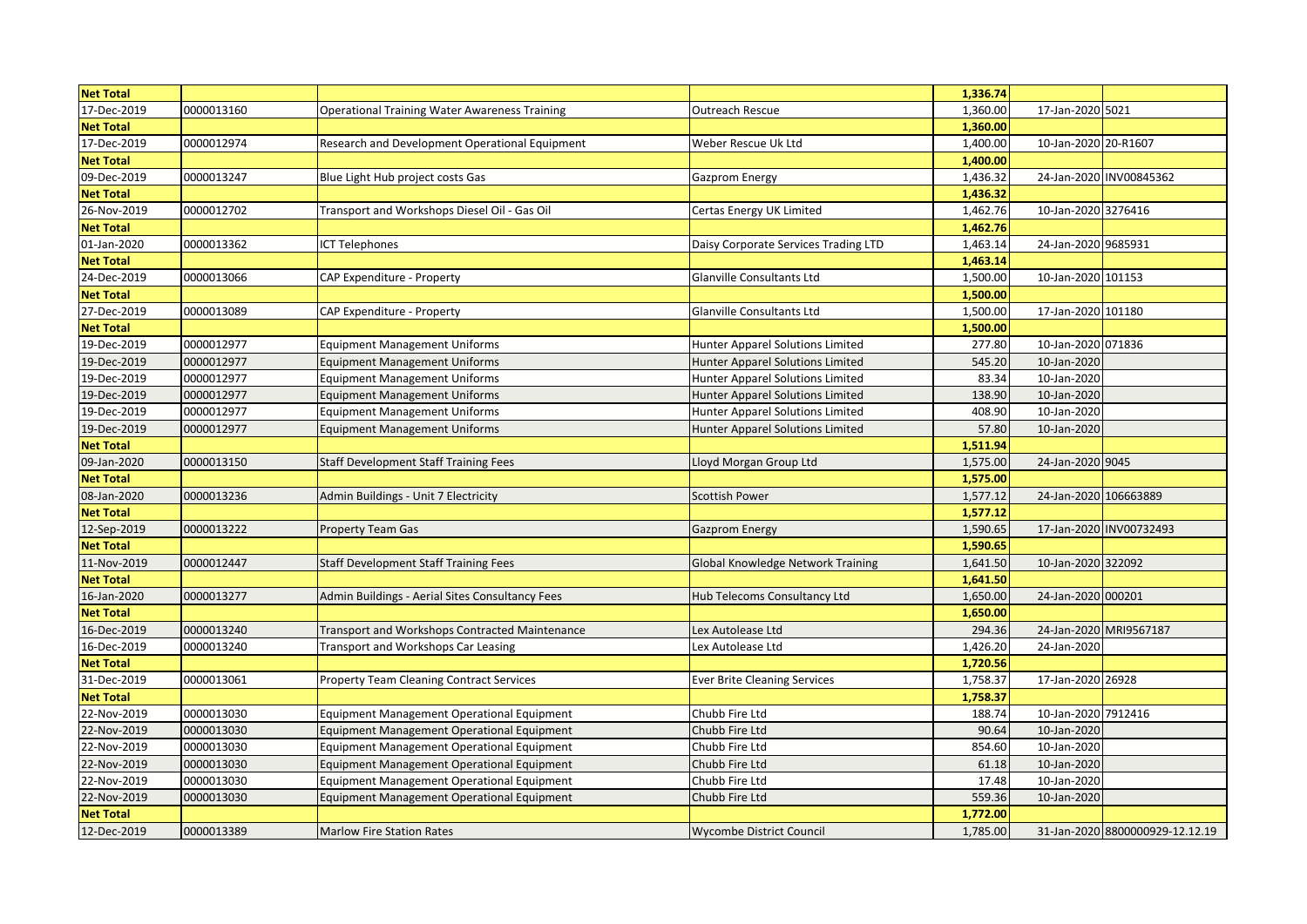| <b>Net Total</b> |            |                                                       |                                    | 1,785.00 |                     |                          |
|------------------|------------|-------------------------------------------------------|------------------------------------|----------|---------------------|--------------------------|
| 04-Dec-2019      | 0000013331 | <b>ICT Computer Software</b>                          | Dotted Eyes Ltd T/A Miso           | 1,980.00 | 31-Jan-2020 21267   |                          |
| <b>Net Total</b> |            |                                                       |                                    | 1,980.00 |                     |                          |
| 31-Dec-2019      | 0000012903 | CAP Expenditure - Property                            | Gleeds                             | 2,000.00 |                     | 17-Jan-2020 GASE0133/002 |
| <b>Net Total</b> |            |                                                       |                                    | 2,000.00 |                     |                          |
| 01-Jan-2020      | 0000013042 | Property Team General Repairs & Maintenance           | <b>Electrical Services Hbb</b>     | 2,039.00 | 17-Jan-2020 1758    |                          |
| <b>Net Total</b> |            |                                                       |                                    | 2,039.00 |                     |                          |
| 09-Jan-2020      | 0000013257 | <b>Finance Consultancy Fees</b>                       | PSTax                              | 2,065.00 | 24-Jan-2020 106624  |                          |
| <b>Net Total</b> |            |                                                       |                                    | 2,065.00 |                     |                          |
| 26-Nov-2019      | 0000012700 | Transport and Workshops Diesel Oil - Gas Oil          | Certas Energy UK Limited           | 2,069.05 | 10-Jan-2020 3276373 |                          |
| <b>Net Total</b> |            |                                                       |                                    | 2,069.05 |                     |                          |
| 13-Jan-2020      | 0000013283 | Transport and Workshops Diesel Oil - Gas Oil          | <b>Certas Energy UK Limited</b>    | 2,070.33 | 31-Jan-2020 3527943 |                          |
| <b>Net Total</b> |            |                                                       |                                    | 2,070.33 |                     |                          |
| 16-Jan-2020      | 0000013399 | <b>Transport and Workshops Car Leasing</b>            | Lex Autolease Ltd                  | 2,484.77 |                     | 31-Jan-2020 MRI9696467   |
| 16-Jan-2020      | 0000013399 | Transport and Workshops Contracted Maintenance        | Lex Autolease Ltd                  | 502.80   | 31-Jan-2020         |                          |
| <b>Net Total</b> |            |                                                       |                                    | 2,987.57 |                     |                          |
| 02-Jan-2020      | 0000013193 | <b>BASI Project Computer Software</b>                 | FireServiceRota B.V.               | 2,215.75 |                     | 24-Jan-2020 20200000420  |
| 02-Jan-2020      | 0000013193 | <b>BASI Project Computer Software</b>                 | FireServiceRota B.V.               | 171.36   | 24-Jan-2020         |                          |
| <b>Net Total</b> |            |                                                       |                                    | 2,387.11 |                     |                          |
| 23-Dec-2019      | 0000012994 | Transport and Workshops Insurance                     | <b>Emergency One</b>               | 2,390.61 | 10-Jan-2020 25092   |                          |
| <b>Net Total</b> |            |                                                       |                                    | 2,390.61 |                     |                          |
| 23-Dec-2019      | 0000013011 | Transport and Workshops Insurance                     | <b>Emergency One</b>               | 2,390.61 | 10-Jan-2020 25093   |                          |
| <b>Net Total</b> |            |                                                       |                                    | 2,390.61 |                     |                          |
| 27-Dec-2019      | 0000013081 | Transport and Workshops Diesel Oil - Gas Oil          | Certas Energy UK Limited           | 2,677.22 | 10-Jan-2020 3464407 |                          |
| <b>Net Total</b> |            |                                                       |                                    | 2,677.22 |                     |                          |
| 23-Dec-2019      | 0000013063 | <b>Property Team Cleaning Contract Services</b>       | <b>Antac Support Service</b>       | 2,738.81 | 10-Jan-2020 60640   |                          |
| <b>Net Total</b> |            |                                                       |                                    | 2,738.81 |                     |                          |
| 06-Jan-2020      | 0000013078 | <b>Staff Development Staff Training Fees</b>          | Phoenix Health & Safety            | 2,763.00 | 24-Jan-2020 70802   |                          |
| <b>Net Total</b> |            |                                                       |                                    | 2,763.00 |                     |                          |
| 19-Dec-2019      | 0000012991 | Property Team General Repairs & Maintenance           | USS CATERING &BAKERY EQUIPMENT LTD | 2,852.04 | 10-Jan-2020 69198   |                          |
| <b>Net Total</b> |            |                                                       |                                    | 2,852.04 |                     |                          |
| 27-Dec-2019      | 0000013082 | Transport and Workshops Diesel Oil - Gas Oil          | Certas Energy UK Limited           | 2,883.16 | 10-Jan-2020 3464387 |                          |
| <b>Net Total</b> |            |                                                       |                                    | 2,883.16 |                     |                          |
| 19-Dec-2019      | 0000012987 | <b>Staff Development Staff Training Fees</b>          | <b>Continuity Shop</b>             | 400.00   | 24-Jan-2020 CS-5663 |                          |
| 19-Dec-2019      | 0000012987 | Staff Development Staff Training Fees                 | Continuity Shop                    | 650.00   | 24-Jan-2020         |                          |
| 19-Dec-2019      | 0000012987 | <b>Staff Development Staff Training Fees</b>          | <b>Continuity Shop</b>             | 1,850.00 | 24-Jan-2020         |                          |
| <b>Net Total</b> |            |                                                       |                                    | 2,900.00 |                     |                          |
| 12-Nov-2019      | 0000013100 | <b>Property Team Gas</b>                              | <b>Gazprom Energy</b>              | 2,920.52 |                     | 10-Jan-2020 INV00785840  |
| <b>Net Total</b> |            |                                                       |                                    | 2,920.52 |                     |                          |
| 16-Dec-2019      | 0000012998 | Transport and Workshops Car Leasing                   | Lex Autolease Ltd                  | 2,283.60 |                     | 10-Jan-2020 MRI9567665   |
| 16-Dec-2019      | 0000012998 | Transport and Workshops Contracted Maintenance        | Lex Autolease Ltd                  | 969.94   | 10-Jan-2020         |                          |
| <b>Net Total</b> |            |                                                       |                                    | 3,253.54 |                     |                          |
| 03-Dec-2019      | 0000012718 | Transport and Workshops Spares for Red Fleet          | <b>Emergency One</b>               | 381.96   | 17-Jan-2020 24937   |                          |
| <b>Net Total</b> |            |                                                       |                                    | 381.96   |                     |                          |
| 16-Jan-2020      | 0000013396 | <b>Transport and Workshops Contracted Maintenance</b> | Lex Autolease Ltd                  | 311.40   |                     | 31-Jan-2020 MRI9696267   |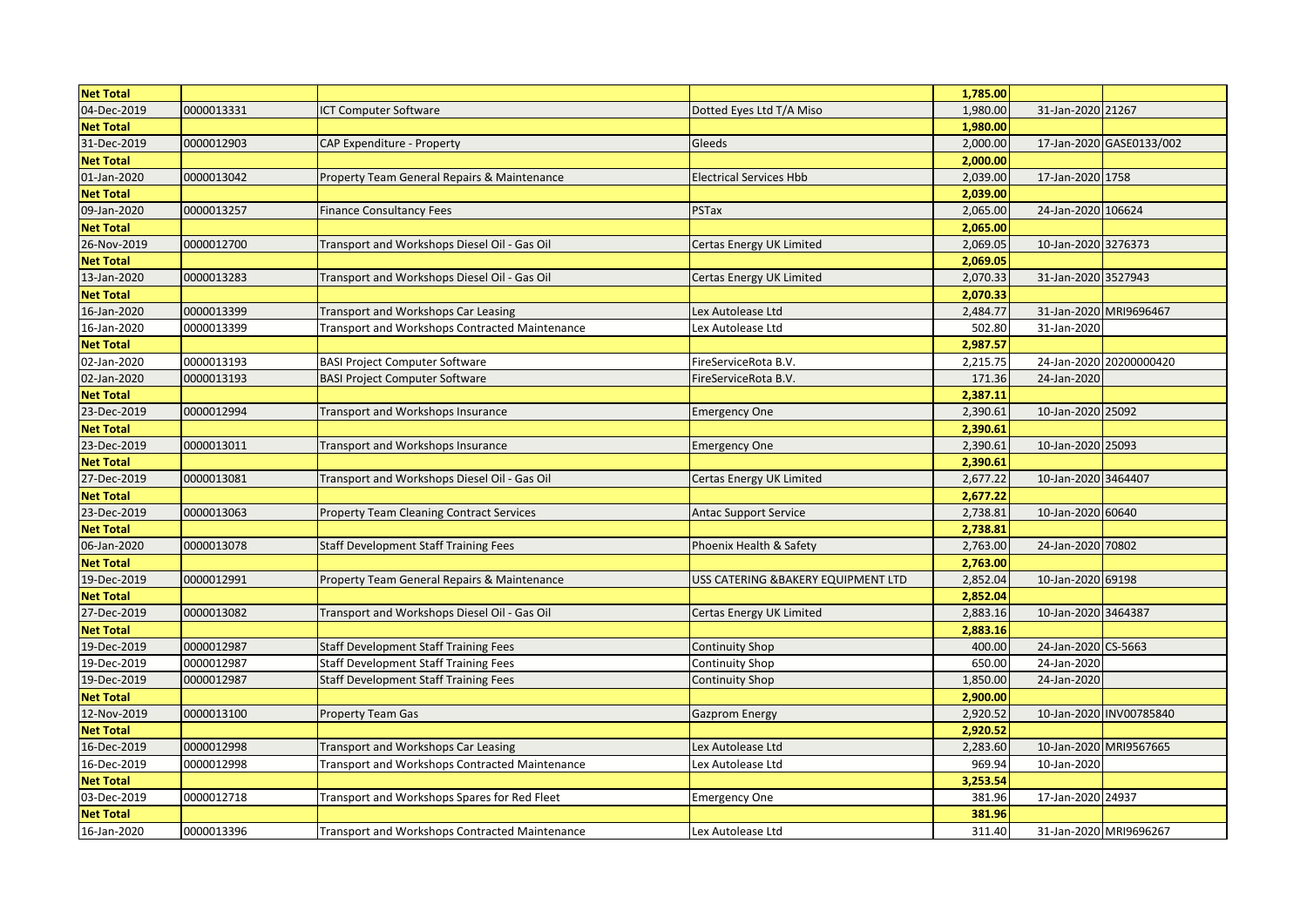| 16-Jan-2020      | 0000013396 | Transport and Workshops Car Leasing                        | Lex Autolease Ltd                | 2,847.96 | 31-Jan-2020           |                        |
|------------------|------------|------------------------------------------------------------|----------------------------------|----------|-----------------------|------------------------|
| <b>Net Total</b> |            |                                                            |                                  | 3,159.36 |                       |                        |
| 16-Jan-2020      | 0000013397 | Transport and Workshops Car Leasing                        | Lex Autolease Ltd                | 2,847.96 |                       | 31-Jan-2020 MRI9695926 |
| 16-Jan-2020      | 0000013397 | Transport and Workshops Contracted Maintenance             | Lex Autolease Ltd                | 311.40   | 31-Jan-2020           |                        |
| <b>Net Total</b> |            |                                                            |                                  | 3,159.36 |                       |                        |
| 16-Jan-2020      | 0000013398 | Transport and Workshops Car Leasing                        | Lex Autolease Ltd                | 2,847.96 |                       | 31-Jan-2020 MRI9696608 |
| 16-Jan-2020      | 0000013398 | Transport and Workshops Contracted Maintenance             | Lex Autolease Ltd                | 311.40   | 31-Jan-2020           |                        |
| <b>Net Total</b> |            |                                                            |                                  | 3,159.36 |                       |                        |
| 04-Dec-2019      | 0000013148 | <b>Staff Development Staff Training Fees</b>               | The Fire Service College Limited | 800.00   | 17-Jan-2020 818174.   |                        |
| 04-Dec-2019      | 0000013148 | <b>Staff Development Staff Training Fees</b>               | The Fire Service College Limited | 2,460.00 | 17-Jan-2020           |                        |
| <b>Net Total</b> |            |                                                            |                                  | 3,260.00 |                       |                        |
| 01-Jan-2020      | 0000013040 | Property Team General Repairs & Maintenance                | <b>Electrical Services Hbb</b>   | 3,300.00 | 17-Jan-2020 1761      |                        |
| <b>Net Total</b> |            |                                                            |                                  | 3,300.00 |                       |                        |
| 17-Dec-2019      | 0000012951 | Admin Buildings - Aerial Sites Consultancy Fees            | Hub Telecoms Consultancy Ltd     | 3,300.00 | 17-Jan-2020 000195    |                        |
| <b>Net Total</b> |            |                                                            |                                  | 3,300.00 |                       |                        |
| 31-Dec-2019      | 0000013284 | CAP Expenditure - Property                                 | <b>Scurr Architects</b>          | 3,500.00 | 24-Jan-2020 05489     |                        |
| <b>Net Total</b> |            |                                                            |                                  | 3,500.00 |                       |                        |
| 09-Jan-2020      | 0000013151 | Corporate Planning Computer Software                       | Bis-Web T/A ClearView Continuity | 3,500.00 | 24-Jan-2020 21943     |                        |
| <b>Net Total</b> |            |                                                            |                                  | 3,500.00 |                       |                        |
| 08-Jan-2020      | 0000013235 | Admin Buildings - HQ Electricity                           | Scottish Power                   | 3,714.20 | 24-Jan-2020 106663732 |                        |
| <b>Net Total</b> |            |                                                            |                                  | 3,714.20 |                       |                        |
| 16-Jan-2020      | 0000013400 | Transport and Workshops Car Leasing                        | Lex Autolease Ltd                | 4,163.81 |                       | 31-Jan-2020 MRI9696405 |
| 16-Jan-2020      | 0000013400 | Transport and Workshops Contracted Maintenance             | Lex Autolease Ltd                | 524.16   | 31-Jan-2020           |                        |
| <b>Net Total</b> |            |                                                            |                                  | 4,687.97 |                       |                        |
| 16-Dec-2019      | 0000013241 | Transport and Workshops Car Leasing                        | Lex Autolease Ltd                | 3,696.00 |                       | 24-Jan-2020 MRI9567401 |
| 16-Dec-2019      | 0000013241 | Transport and Workshops Contracted Maintenance             | Lex Autolease Ltd                | 658.42   | 24-Jan-2020           |                        |
| <b>Net Total</b> |            |                                                            |                                  | 4,354.42 |                       |                        |
| 20-Dec-2019      | 0000013029 | Prevention Community Safety Charges                        | Fireangel Safety Technology Ltd  | 4,200.00 | 17-Jan-2020 1139804   |                        |
| <b>Net Total</b> |            |                                                            |                                  | 4,200.00 |                       |                        |
| 23-Dec-2019      | 0000013007 | Human Resources Occupational Health Nurse Sess             | M.K. Occupational Health         | 4,241.66 | 10-Jan-2020 90236     |                        |
| <b>Net Total</b> |            |                                                            |                                  | 4,241.66 |                       |                        |
| 27-Dec-2019      | 0000013074 | CAP Expenditure - Property                                 | Glanville Consultants Ltd        | 4,242.00 | 17-Jan-2020 101156    |                        |
| <b>Net Total</b> |            |                                                            |                                  | 4,242.00 |                       |                        |
| 09-Jan-2020      | 0000013265 | Broughton Fire Station Plan Preventative Maintenance       | FTS Safety Solutions Ltd         | 247.00   | 24-Jan-2020 FTS-1765  |                        |
| 09-Jan-2020      | 0000013265 | Olney Fire Station Plan Preventative Maintenance           | FTS Safety Solutions Ltd         | 69.40    | 24-Jan-2020           |                        |
| 09-Jan-2020      | 0000013265 | Admin Buildings - Unit 7 Plan Preventative Maintenance     | FTS Safety Solutions Ltd         | 319.30   | 24-Jan-2020           |                        |
| 09-Jan-2020      | 0000013265 | Amersham Fire Station Plan Preventative Maintenance        | FTS Safety Solutions Ltd         | 127.00   | 24-Jan-2020           |                        |
| 09-Jan-2020      | 0000013265 | Buckingham Fire Station Plan Preventative Maintenance      | FTS Safety Solutions Ltd         | 232.60   | 24-Jan-2020           |                        |
| 09-Jan-2020      | 0000013265 | MK West Fire Station Plan Preventative Maintenance         | FTS Safety Solutions Ltd         | 261.00   | 24-Jan-2020           |                        |
| 09-Jan-2020      | 0000013265 | MK West Fire Station Plan Preventative Maintenance         | FTS Safety Solutions Ltd         | 254.00   | 24-Jan-2020           |                        |
| 09-Jan-2020      | 0000013265 | Winslow Fire Station Plan Preventative Maintenance         | FTS Safety Solutions Ltd         | 93.40    | 24-Jan-2020           |                        |
| 09-Jan-2020      | 0000013265 | Great Missenden Fire Station Plan Preventative Maintenance | FTS Safety Solutions Ltd         | 83.80    | 24-Jan-2020           |                        |
| 09-Jan-2020      | 0000013265 | High Wycombe Fire Station Plan Preventative Maintenance    | FTS Safety Solutions Ltd         | 256.95   | 24-Jan-2020           |                        |
| 09-Jan-2020      | 0000013265 | Stokenchurch Fire Station Plan Preventative Maintenance    | FTS Safety Solutions Ltd         | 72.00    | 24-Jan-2020           |                        |
| 09-Jan-2020      | 0000013265 | Waddesdon Fire Station Plan Preventative Maintenance       | FTS Safety Solutions Ltd         | 79.00    | 24-Jan-2020           |                        |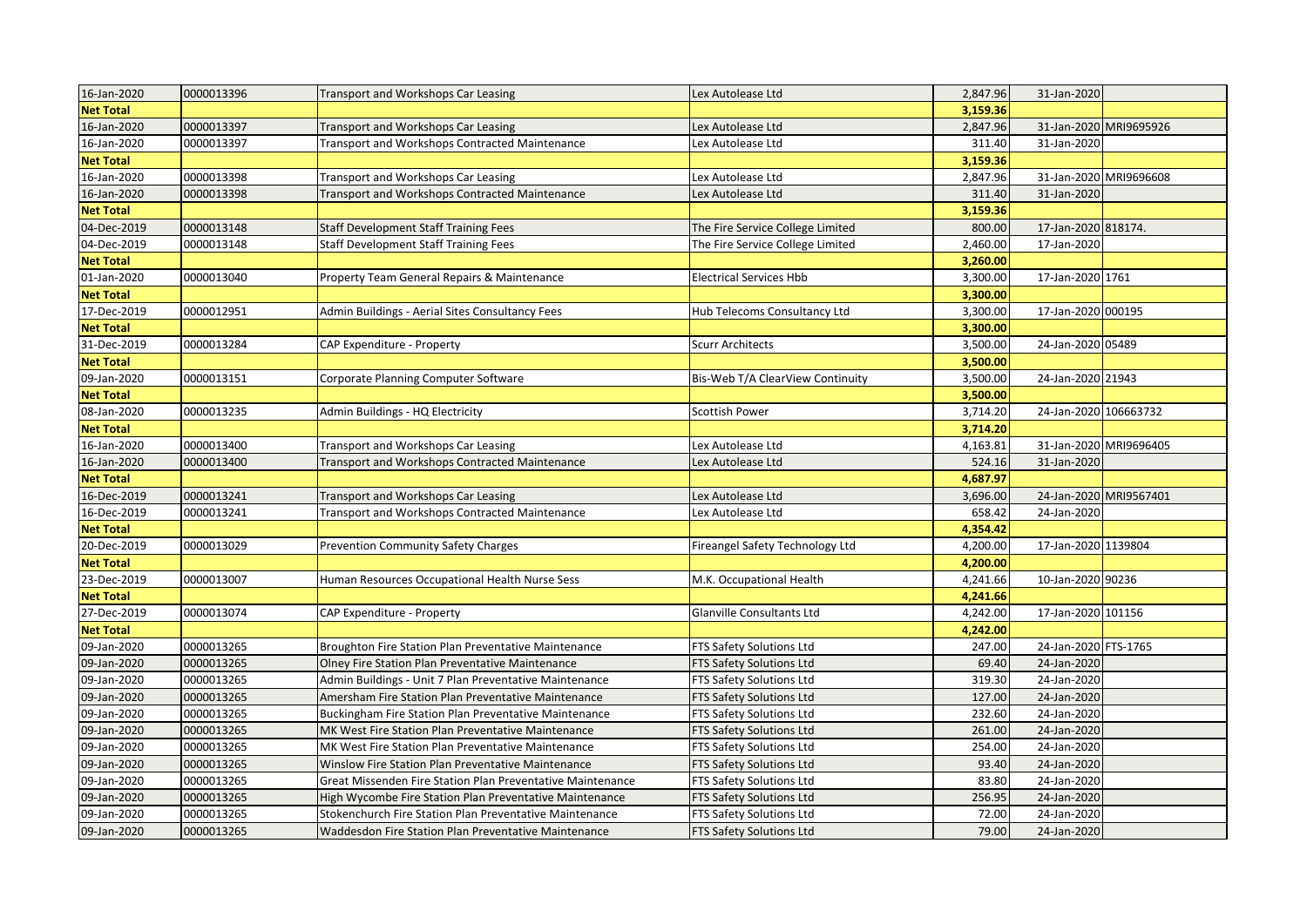| 09-Jan-2020      | 0000013265 | Beaconsfield Fire Station Plan Preventative Maintenance    | FTS Safety Solutions Ltd        | 184.60   | 24-Jan-2020         |  |
|------------------|------------|------------------------------------------------------------|---------------------------------|----------|---------------------|--|
| 09-Jan-2020      | 0000013265 | Urban Search and Rescue Plan Preventative Maintenance      | FTS Safety Solutions Ltd        | 31.75    | 24-Jan-2020         |  |
| 09-Jan-2020      | 0000013265 | Princes Risborough Station Plan Preventative Maintenance   | FTS Safety Solutions Ltd        | 88.60    | 24-Jan-2020         |  |
| 09-Jan-2020      | 0000013265 | Gerrards Cross Fire Station Plan Preventative Maintenance  | FTS Safety Solutions Ltd        | 142.50   | 24-Jan-2020         |  |
| 09-Jan-2020      | 0000013265 | Admin Buildings - Haddenham Plan Preventative Maintenance  | FTS Safety Solutions Ltd        | 103.00   | 24-Jan-2020         |  |
| 09-Jan-2020      | 0000013265 | Transport and Workshops Plan Preventative Maintenance      | FTS Safety Solutions Ltd        | 178.30   | 24-Jan-2020         |  |
| 09-Jan-2020      | 0000013265 | Property Team Plan Preventative Maintenance                | FTS Safety Solutions Ltd        | 28.87    | 24-Jan-2020         |  |
| 09-Jan-2020      | 0000013265 | Chesham Fire Station Plan Preventative Maintenance         | FTS Safety Solutions Ltd        | 93.40    | 24-Jan-2020         |  |
| 09-Jan-2020      | 0000013265 | Aylesbury Fire Station Plan Preventative Maintenance       | FTS Safety Solutions Ltd        | 223.70   | 24-Jan-2020         |  |
| 09-Jan-2020      | 0000013265 | Haddenham Fire Station Plan Preventative Maintenance       | FTS Safety Solutions Ltd        | 72.28    | 24-Jan-2020         |  |
| 09-Jan-2020      | 0000013265 | Admin Buildings - HQ Plan Preventative Maintenance         | FTS Safety Solutions Ltd        | 452.68   | 24-Jan-2020         |  |
| 09-Jan-2020      | 0000013265 | Newport Pagnell Fire Station Plan Preventative Maintenance | FTS Safety Solutions Ltd        | 125.15   | 24-Jan-2020         |  |
| 09-Jan-2020      | 0000013265 | Brill Fire Station Plan Preventative Maintenance           | FTS Safety Solutions Ltd        | 69.40    | 24-Jan-2020         |  |
| 09-Jan-2020      | 0000013265 | Marlow Fire Station Plan Preventative Maintenance          | FTS Safety Solutions Ltd        | 302.00   | 24-Jan-2020         |  |
| 09-Jan-2020      | 0000013265 | Equipment Management Plan Preventative Maintenance         | FTS Safety Solutions Ltd        | 141.40   | 24-Jan-2020         |  |
| <b>Net Total</b> |            |                                                            |                                 | 4,333.08 |                     |  |
| 09-Jan-2020      | 0000013232 | <b>Childcare Vouchers</b>                                  | Sodexo P&MM Ltd Childcare Plus  | 4,349.81 | 24-Jan-2020 3623122 |  |
| <b>Net Total</b> |            |                                                            |                                 | 4,349.81 |                     |  |
| 11-Dec-2019      | 0000012902 | CAP Expenditure - Property                                 | <b>Michael Riley Associates</b> | 4,761.90 | 10-Jan-2020 2580    |  |
| <b>Net Total</b> |            |                                                            |                                 | 4,761.90 |                     |  |
| 08-Jan-2020      | 0000013140 | CAP Expenditure - Property                                 | <b>Michael Riley Associates</b> | 4,761.90 | 24-Jan-2020 2584    |  |
| <b>Net Total</b> |            |                                                            |                                 | 4,761.90 |                     |  |
| 19-Dec-2019      | 0000012967 | Winslow Fire Station Plan Preventative Maintenance         | <b>Instant Doors</b>            | 210.00   | 10-Jan-2020 MK4692  |  |
| 19-Dec-2019      | 0000012967 | Transport and Workshops Plan Preventative Maintenance      | <b>Instant Doors</b>            | 210.00   | 10-Jan-2020         |  |
| 19-Dec-2019      | 0000012967 | Marlow Fire Station Plan Preventative Maintenance          | <b>Instant Doors</b>            | 210.00   | 10-Jan-2020         |  |
| 19-Dec-2019      | 0000012967 | Chesham Fire Station Plan Preventative Maintenance         | <b>Instant Doors</b>            | 210.00   | 10-Jan-2020         |  |
| 19-Dec-2019      | 0000012967 | Buckingham Fire Station Plan Preventative Maintenance      | <b>Instant Doors</b>            | 210.00   | 10-Jan-2020         |  |
| 19-Dec-2019      | 0000012967 | Princes Risborough Station Plan Preventative Maintenance   | <b>Instant Doors</b>            | 210.00   | 10-Jan-2020         |  |
| 19-Dec-2019      | 0000012967 | Waddesdon Fire Station Plan Preventative Maintenance       | <b>Instant Doors</b>            | 210.00   | 10-Jan-2020         |  |
| 19-Dec-2019      | 0000012967 | Beaconsfield Fire Station Plan Preventative Maintenance    | <b>Instant Doors</b>            | 210.00   | 10-Jan-2020         |  |
| 19-Dec-2019      | 0000012967 | Great Missenden Fire Station Plan Preventative Maintenance | <b>Instant Doors</b>            | 210.00   | 10-Jan-2020         |  |
| 19-Dec-2019      | 0000012967 | Brill Fire Station Plan Preventative Maintenance           | <b>Instant Doors</b>            | 210.00   | 10-Jan-2020         |  |
| 19-Dec-2019      | 0000012967 | High Wycombe Fire Station Plan Preventative Maintenance    | Instant Doors                   | 210.00   | 10-Jan-2020         |  |
| 19-Dec-2019      | 0000012967 | Admin Buildings - Haddenham Plan Preventative Maintenance  | <b>Instant Doors</b>            | 210.00   | 10-Jan-2020         |  |
| 19-Dec-2019      | 0000012967 | Haddenham Fire Station Plan Preventative Maintenance       | <b>Instant Doors</b>            | 210.00   | 10-Jan-2020         |  |
| 19-Dec-2019      | 0000012967 | Broughton Fire Station Plan Preventative Maintenance       | <b>Instant Doors</b>            | 210.00   | 10-Jan-2020         |  |
| 19-Dec-2019      | 0000012967 | Newport Pagnell Fire Station Plan Preventative Maintenance | <b>Instant Doors</b>            | 210.00   | 10-Jan-2020         |  |
| 19-Dec-2019      | 0000012967 | Olney Fire Station Plan Preventative Maintenance           | <b>Instant Doors</b>            | 210.00   | 10-Jan-2020         |  |
| 19-Dec-2019      | 0000012967 | Amersham Fire Station Plan Preventative Maintenance        | <b>Instant Doors</b>            | 210.00   | 10-Jan-2020         |  |
| 19-Dec-2019      | 0000012967 | Aylesbury Fire Station Plan Preventative Maintenance       | <b>Instant Doors</b>            | 210.00   | 10-Jan-2020         |  |
| 19-Dec-2019      | 0000012967 | Gerrards Cross Fire Station Plan Preventative Maintenance  | <b>Instant Doors</b>            | 210.00   | 10-Jan-2020         |  |
| 19-Dec-2019      | 0000012967 | MK West Fire Station Plan Preventative Maintenance         | <b>Instant Doors</b>            | 210.00   | 10-Jan-2020         |  |
| 19-Dec-2019      | 0000012967 | Admin Buildings - Unit 7 Plan Preventative Maintenance     | <b>Instant Doors</b>            | 210.00   | 10-Jan-2020         |  |
| 19-Dec-2019      | 0000012967 | Stokenchurch Fire Station Plan Preventative Maintenance    | <b>Instant Doors</b>            | 210.00   | 10-Jan-2020         |  |
| <b>Net Total</b> |            |                                                            |                                 | 4,620.00 |                     |  |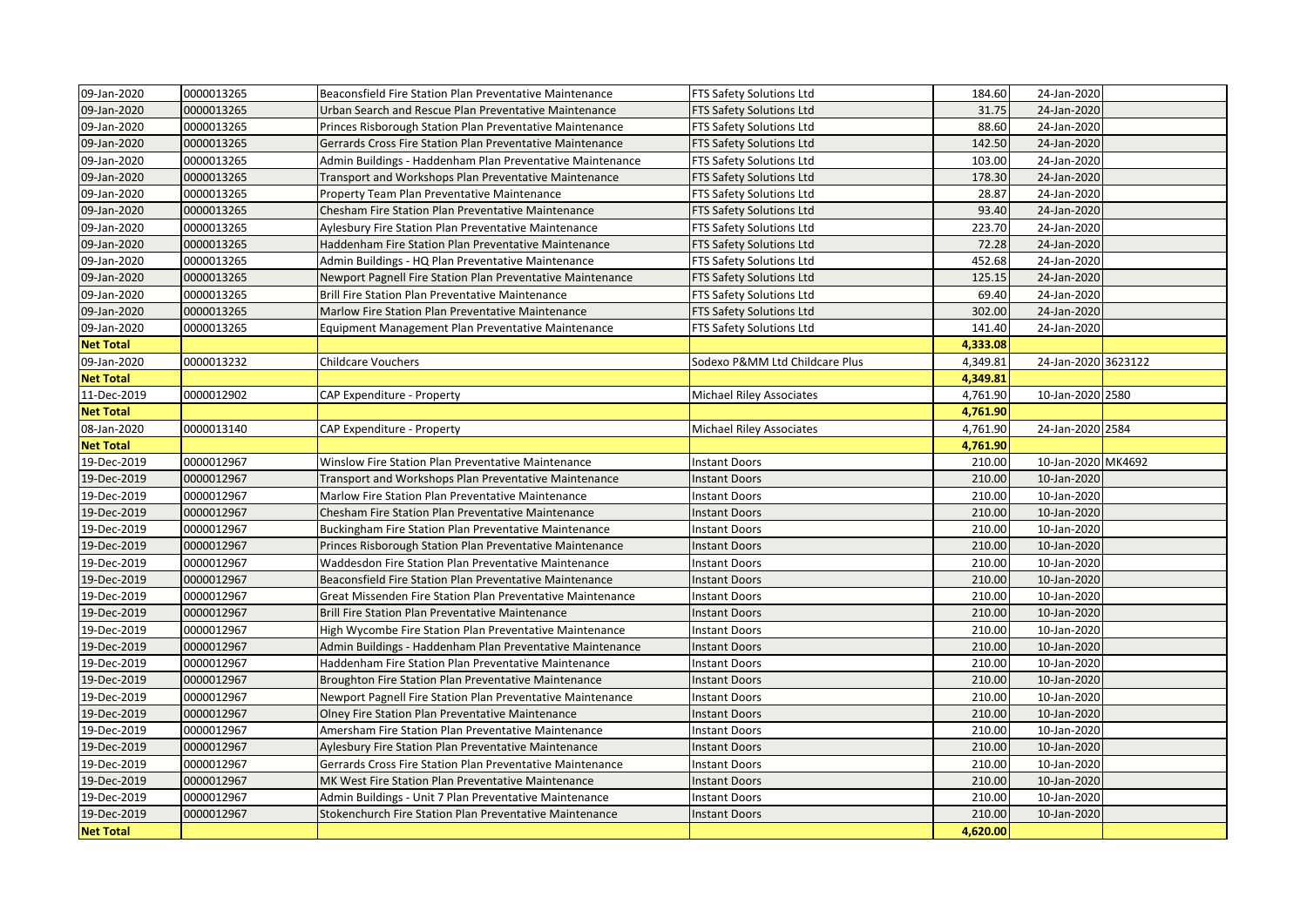| 09-Jan-2020      | 0000013147 | <b>Staff Development Staff Training Fees</b> | The Fire Service College Limited    | 640.00   | 24-Jan-2020 818472    |                            |
|------------------|------------|----------------------------------------------|-------------------------------------|----------|-----------------------|----------------------------|
| 09-Jan-2020      | 0000013147 | <b>Staff Development Staff Training Fees</b> | The Fire Service College Limited    | 4,348.00 | 24-Jan-2020           |                            |
| <b>Net Total</b> |            |                                              |                                     | 4,988.00 |                       |                            |
| 27-Dec-2019      | 0000013075 | CAP Expenditure - Property                   | Glanville Consultants Ltd           | 1,254.00 | 17-Jan-2020 101155    |                            |
| 27-Dec-2019      | 0000013075 | CAP Expenditure - Property                   | Glanville Consultants Ltd           | 3,746.00 | 17-Jan-2020           |                            |
| <b>Net Total</b> |            |                                              |                                     | 5,000.00 |                       |                            |
| 18-Dec-2019      | 0000012970 | Transport and Workshops Spares for Red Fleet | <b>Essex County F&amp;R Service</b> | 3,517.50 | 10-Jan-2020 FSIN12032 |                            |
| 18-Dec-2019      | 0000012970 | Transport and Workshops Spares for Red Fleet | <b>Essex County F&amp;R Service</b> | 1,751.62 | 10-Jan-2020           |                            |
| <b>Net Total</b> |            |                                              |                                     | 5,269.12 |                       |                            |
| 17-Jan-2020      | 0000013402 | CAP - ICT Hardware Purchase                  | One Time Vendors                    | 5,472.00 | 31-Jan-2020 1017      |                            |
| <b>Net Total</b> |            |                                              |                                     | 5,472.00 |                       |                            |
| 18-Dec-2019      | 0000012952 | <b>ESMCP Consultancy Fees</b>                | Mott MacDonald Ltd                  | 5,850.00 |                       | 10-Jan-2020 IN00428178     |
| <b>Net Total</b> |            |                                              |                                     | 5,850.00 |                       |                            |
| 11-Dec-2019      | 0000012956 | Corporate Management External Audit Fees     | Ernst & Young Llp                   | 6,041.00 |                       | 10-Jan-2020 GB01G000030819 |
| <b>Net Total</b> |            |                                              |                                     | 6,041.00 |                       |                            |
| 11-Dec-2019      | 0000012957 | Corporate Management External Audit Fees     | Ernst & Young Llp                   | 6,041.00 |                       | 10-Jan-2020 GB01G000030818 |
| <b>Net Total</b> |            |                                              |                                     | 6,041.00 |                       |                            |
| 01-Oct-2019      | 0000013149 | <b>BASI Project Computer Software</b>        | FireServiceRota B.V.                | 1,071.00 | 17-Jan-2020 201900024 |                            |
| 01-Oct-2019      | 0000013149 | <b>BASI Project Computer Software</b>        | FireServiceRota B.V.                | 1,125.00 | 17-Jan-2020           |                            |
| 01-Oct-2019      | 0000013149 | <b>BASI Project Computer Software</b>        | FireServiceRota B.V.                | 688.50   | 17-Jan-2020           |                            |
| 01-Oct-2019      | 0000013149 | <b>BASI Project Computer Software</b>        | FireServiceRota B.V.                | 1,120.25 | 17-Jan-2020           |                            |
| 01-Oct-2019      | 0000013149 | <b>BASI Project Computer Software</b>        | FireServiceRota B.V.                | 140.94   | 17-Jan-2020           |                            |
| 01-Oct-2019      | 0000013149 | <b>BASI Project Computer Software</b>        | FireServiceRota B.V.                | 1,888.00 | 17-Jan-2020           |                            |
| 01-Oct-2019      | 0000013149 | <b>BASI Project Computer Software</b>        | FireServiceRota B.V.                | 189.00   | 17-Jan-2020           |                            |
| <b>Net Total</b> |            |                                              |                                     | 6,222.69 |                       |                            |
| 25-Nov-2019      | 0000012685 | Transport and Workshops Diesel Oil - Gas Oil | Certas Energy UK Limited            | 6,254.56 | 10-Jan-2020 3276175   |                            |
| <b>Net Total</b> |            |                                              |                                     | 6,254.56 |                       |                            |
| 30-Nov-2019      | 0000012737 | Apprentices Recruitment Expenses             | Global Radio Services Ltd           | 6,450.00 | 24-Jan-2020 1213996   |                            |
| <b>Net Total</b> |            |                                              |                                     | 6,450.00 |                       |                            |
| 06-Jan-2020      | 0000013221 | <b>Buckingham Fire Station Gas</b>           | Gazprom Energy                      | 370.33   |                       | 17-Jan-2020 INV00854206    |
| 06-Jan-2020      | 0000013221 | <b>Stokenchurch Fire Station Gas</b>         | <b>Gazprom Energy</b>               | 115.29   | 17-Jan-2020           |                            |
| 06-Jan-2020      | 0000013221 | Great Missenden Fire Station Gas             | Gazprom Energy                      | 154.34   | 17-Jan-2020           |                            |
| 06-Jan-2020      | 0000013221 | <b>Haddenham Fire Station Gas</b>            | <b>Gazprom Energy</b>               | 318.05   | 17-Jan-2020           |                            |
| 06-Jan-2020      | 0000013221 | Admin Buildings - HQ Gas                     | Gazprom Energy                      | 1,796.56 | 17-Jan-2020           |                            |
| 06-Jan-2020      | 0000013221 | Amersham Fire Station Gas                    | <b>Gazprom Energy</b>               | 168.44   | 17-Jan-2020           |                            |
| 06-Jan-2020      | 0000013221 | <b>Broughton Fire Station Gas</b>            | Gazprom Energy                      | 388.14   | 17-Jan-2020           |                            |
| 06-Jan-2020      | 0000013221 | <b>Winslow Fire Station Gas</b>              | <b>Gazprom Energy</b>               | 92.38    | 17-Jan-2020           |                            |
| 06-Jan-2020      | 0000013221 | Chesham Fire Station Gas                     | Gazprom Energy                      | 302.05   | 17-Jan-2020           |                            |
| 06-Jan-2020      | 0000013221 | <b>Newport Pagnell Fire Station Gas</b>      | <b>Gazprom Energy</b>               | 269.11   | 17-Jan-2020           |                            |
| 06-Jan-2020      | 0000013221 | <b>Waddesdon Fire Station Gas</b>            | Gazprom Energy                      | 90.30    | 17-Jan-2020           |                            |
| 06-Jan-2020      | 0000013221 | Olney Fire Station Gas                       | <b>Gazprom Energy</b>               | 139.72   | 17-Jan-2020           |                            |
| 06-Jan-2020      | 0000013221 | MK West Fire Station Gas                     | Gazprom Energy                      | 1,566.84 | 17-Jan-2020           |                            |
| 06-Jan-2020      | 0000013221 | Gerrards Cross Fire Station Gas              | <b>Gazprom Energy</b>               | 347.51   | 17-Jan-2020           |                            |
| 06-Jan-2020      | 0000013221 | Marlow Fire Station Gas                      | Gazprom Energy                      | 369.11   | 17-Jan-2020           |                            |
| 06-Jan-2020      | 0000013221 | <b>Beaconsfield Fire Station Gas</b>         | <b>Gazprom Energy</b>               | 412.54   | 17-Jan-2020           |                            |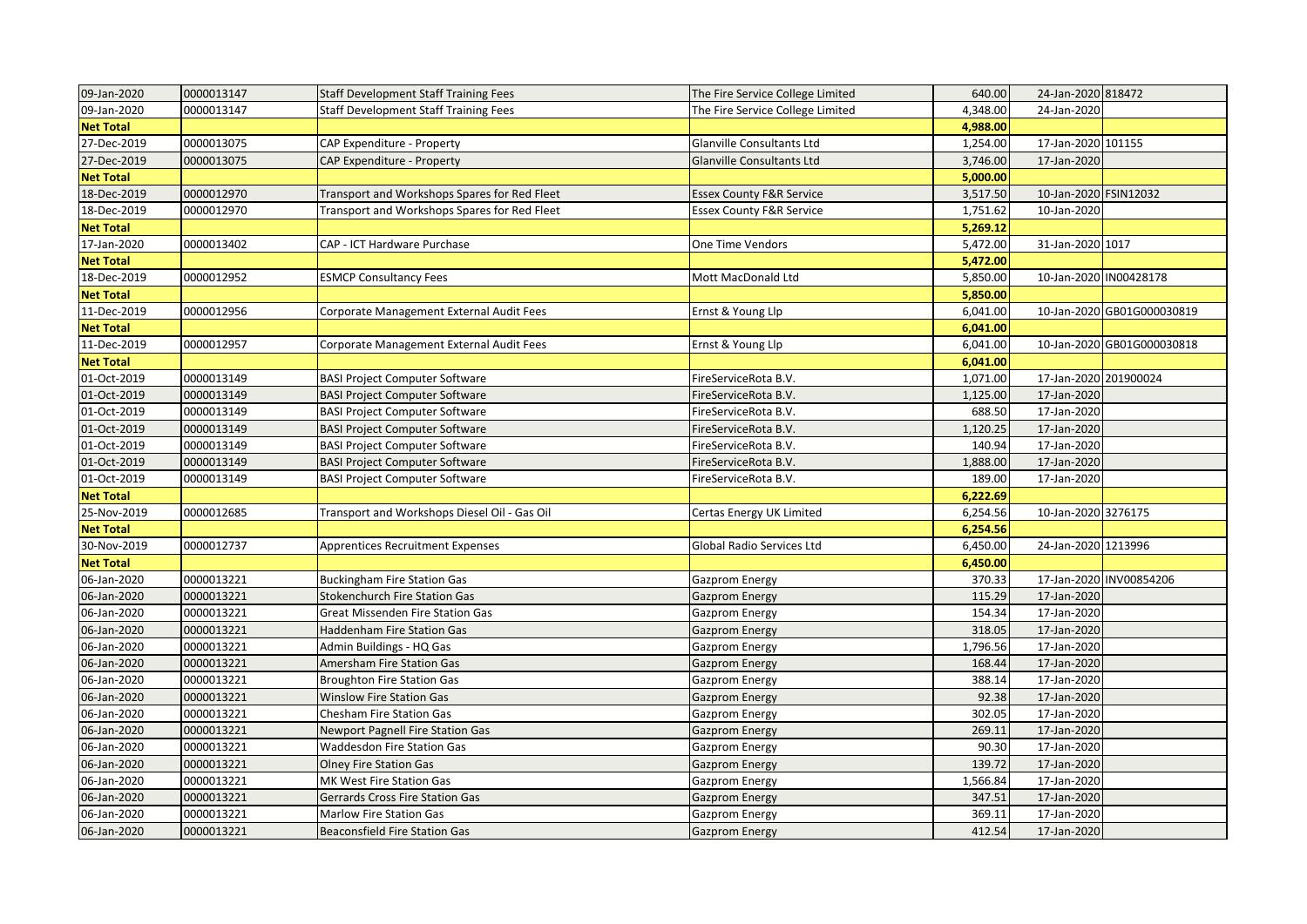| 06-Jan-2020      | 0000013221 | High Wycombe Fire Station Gas                      | Gazprom Energy                       | 739.11    | 17-Jan-2020           |                         |
|------------------|------------|----------------------------------------------------|--------------------------------------|-----------|-----------------------|-------------------------|
| <b>Net Total</b> |            |                                                    |                                      | 7,639.82  |                       |                         |
| 31-Dec-2019      | 0000013098 | Transport and Workshops Employment Agency Payments | Truckeast Ltd                        | 7,480.00  | 24-Jan-2020 111477    |                         |
| <b>Net Total</b> |            |                                                    |                                      | 7,480.00  |                       |                         |
| 10-Jan-2020      | 0000013353 | High Wycombe Fire Station Gas                      | Gazprom Energy                       | 879.29    |                       | 24-Jan-2020 INV00896048 |
| 10-Jan-2020      | 0000013353 | <b>Winslow Fire Station Gas</b>                    | Gazprom Energy                       | 90.34     | 24-Jan-2020           |                         |
| 10-Jan-2020      | 0000013353 | <b>Stokenchurch Fire Station Gas</b>               | Gazprom Energy                       | 163.16    | 24-Jan-2020           |                         |
| 10-Jan-2020      | 0000013353 | <b>Chesham Fire Station Gas</b>                    | <b>Gazprom Energy</b>                | 311.28    | 24-Jan-2020           |                         |
| 10-Jan-2020      | 0000013353 | Newport Pagnell Fire Station Gas                   | Gazprom Energy                       | 276.22    | 24-Jan-2020           |                         |
| 10-Jan-2020      | 0000013353 | <b>Broughton Fire Station Gas</b>                  | <b>Gazprom Energy</b>                | 459.91    | 24-Jan-2020           |                         |
| 10-Jan-2020      | 0000013353 | Great Missenden Fire Station Gas                   | Gazprom Energy                       | 190.53    | 24-Jan-2020           |                         |
| 10-Jan-2020      | 0000013353 | <b>Buckingham Fire Station Gas</b>                 | <b>Gazprom Energy</b>                | 425.45    | 24-Jan-2020           |                         |
| 10-Jan-2020      | 0000013353 | <b>Haddenham Fire Station Gas</b>                  | Gazprom Energy                       | 335.05    | 24-Jan-2020           |                         |
| 10-Jan-2020      | 0000013353 | Gerrards Cross Fire Station Gas                    | <b>Gazprom Energy</b>                | 394.02    | 24-Jan-2020           |                         |
| 10-Jan-2020      | 0000013353 | <b>Beaconsfield Fire Station Gas</b>               | <b>Gazprom Energy</b>                | 444.54    | 24-Jan-2020           |                         |
| 10-Jan-2020      | 0000013353 | <b>Olney Fire Station Gas</b>                      | <b>Gazprom Energy</b>                | 163.95    | 24-Jan-2020           |                         |
| 10-Jan-2020      | 0000013353 | <b>Waddesdon Fire Station Gas</b>                  | Gazprom Energy                       | 124.28    | 24-Jan-2020           |                         |
| 10-Jan-2020      | 0000013353 | MK West Fire Station Gas                           | <b>Gazprom Energy</b>                | 1,787.42  | 24-Jan-2020           |                         |
| 10-Jan-2020      | 0000013353 | Admin Buildings - HQ Gas                           | <b>Gazprom Energy</b>                | 1,719.38  | 24-Jan-2020           |                         |
| 10-Jan-2020      | 0000013353 | <b>Marlow Fire Station Gas</b>                     | <b>Gazprom Energy</b>                | 400.16    | 24-Jan-2020           |                         |
| 10-Jan-2020      | 0000013353 | Amersham Fire Station Gas                          | <b>Gazprom Energy</b>                | 201.11    | 24-Jan-2020           |                         |
| <b>Net Total</b> |            |                                                    |                                      | 8,366.09  |                       |                         |
| 30-Nov-2019      | 0000012676 | Transport and Workshops Employment Agency Payments | <b>Truckeast Ltd</b>                 | 8,360.00  | 10-Jan-2020 111044    |                         |
| <b>Net Total</b> |            |                                                    |                                      | 8,360.00  |                       |                         |
| 29-Nov-2019      | 0000012752 | Property Team General Repairs & Maintenance        | <b>SAS ENVIROMENTAL LTD</b>          | 8,900.00  | 10-Jan-2020 1366      |                         |
| <b>Net Total</b> |            |                                                    |                                      | 8,900.00  |                       |                         |
| 10-Dec-2019      | 0000012915 | CAP Expenditure - Property                         | Clovis Lande Associates Limited      | 11,000.00 | 10-Jan-2020 152412    |                         |
| <b>Net Total</b> |            |                                                    |                                      | 11,000.00 |                       |                         |
| 20-Dec-2019      | 0000012988 | CAP Expenditure - Property                         | Clovis Lande Associates Limited      | 11,000.00 | 17-Jan-2020 152435    |                         |
| <b>Net Total</b> |            |                                                    |                                      | 11,000.00 |                       |                         |
| 31-Dec-2019      | 0000013227 | CAP Expenditure - Property                         | Amberon Ltd                          | 2,160.00  | 17-Jan-2020 BI273758  |                         |
| 31-Dec-2019      | 0000013227 | CAP Expenditure - Property                         | Amberon Ltd                          | 3,171.43  | 17-Jan-2020           |                         |
| 31-Dec-2019      | 0000013227 | CAP Expenditure - Property                         | Amberon Ltd                          | 3,400.00  | 17-Jan-2020           |                         |
| 31-Dec-2019      | 0000013227 | CAP Expenditure - Property                         | Amberon Ltd                          | 2,340.00  | 17-Jan-2020           |                         |
| <b>Net Total</b> |            |                                                    |                                      | 11,071.43 |                       |                         |
| 05-Dec-2019      | 0000012990 | Human Resources Consultancy Fees                   | Korn Ferry                           | 11,200.00 |                       | 10-Jan-2020 1195046529. |
| <b>Net Total</b> |            |                                                    |                                      | 11,200.00 |                       |                         |
| 28-Aug-2019      | 0000012818 | <b>Equipment Management PPE Managed Service</b>    | Bristol Uniform Limited (Care A/C)   | 17,224.00 | 10-Jan-2020 540690    |                         |
| <b>Net Total</b> |            |                                                    |                                      | 17,224.00 |                       |                         |
| 16-Dec-2019      | 0000013118 | Equipment Management PPE Managed Service           | Bristol Uniform Limited (Care A/C)   | 17,224.00 | 17-Jan-2020 575182    |                         |
| <b>Net Total</b> |            |                                                    |                                      | 17,224.00 |                       |                         |
| 17-Dec-2019      | 0000012963 | Corporate Planning Consultation with the Public    | <b>Opinion Research Services Ltd</b> | 17,315.56 | 17-Jan-2020 205.19.20 |                         |
| <b>Net Total</b> |            |                                                    |                                      | 17,315.56 |                       |                         |
| 03-Jan-2020      | 0000013114 | Pension Fund                                       | <b>BCC Pension Fund</b>              | 20,662.57 |                       | 17-Jan-2020 LGPSEEDEC19 |
| <b>Net Total</b> |            |                                                    |                                      | 20,662.57 |                       |                         |